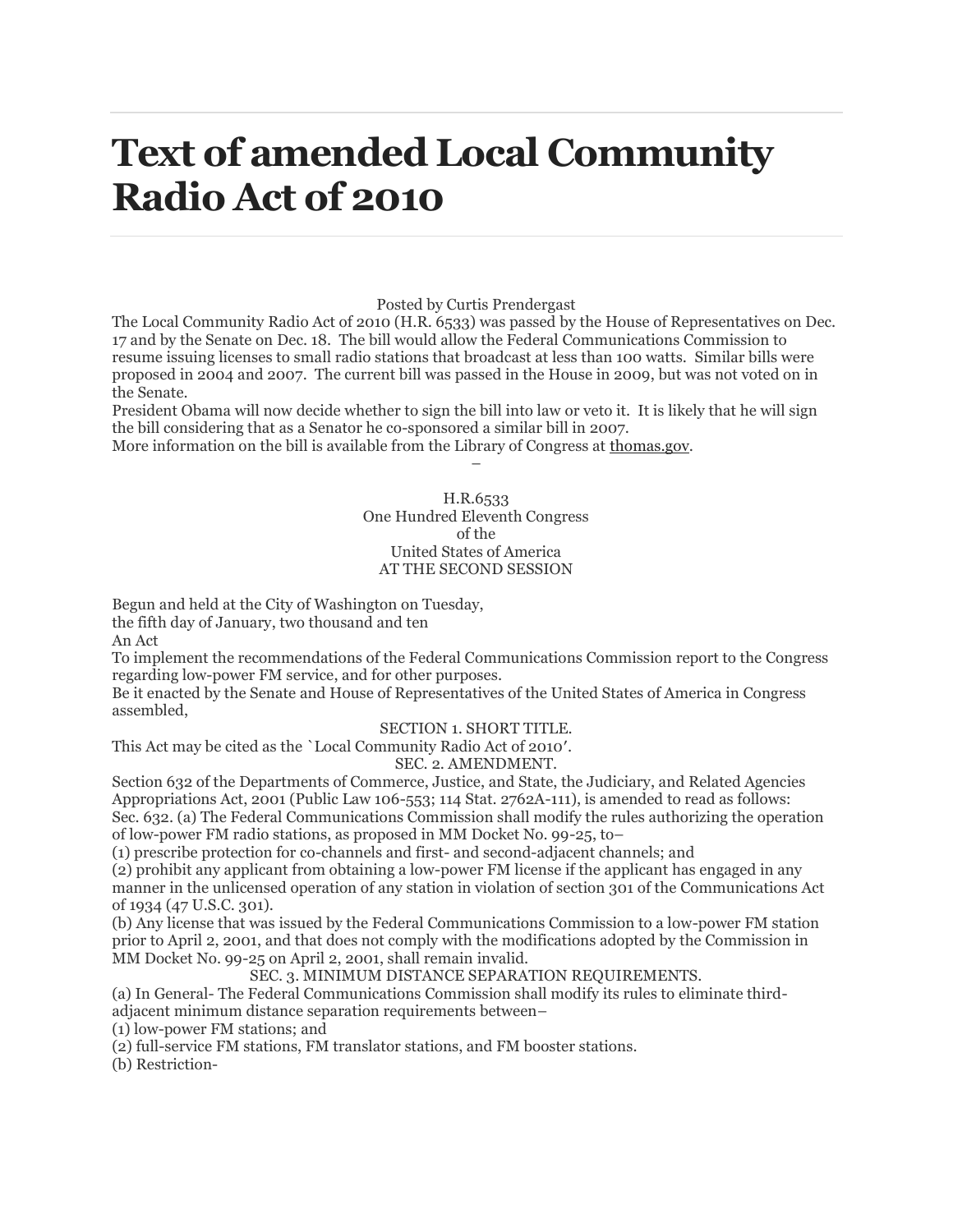(1) IN GENERAL- The Federal Communications Commission shall not amend its rules to reduce the minimum co-channel and first- and second-adjacent channel distance separation requirements in effect on the date of enactment of this Act between–

(A) low-power FM stations; and

(B) full-service FM stations.

(2) WAIVER-

(A) IN GENERAL- Notwithstanding paragraph (1), the Federal Communications Commission may grant a waiver of the second-adjacent channel distance separation requirement to low-power FM stations that establish, using methods of predicting interference taking into account all relevant factors, including terrain-sensitive propagation models, that their proposed operations will not result in interference to any authorized radio service.

## (B) REQUIREMENTS

(i) SUSPENSION- Any low-power FM station that receives a waiver under subparagraph (A) shall be required to suspend operation immediately upon notification by the Federal Communications Commission that it is causing interference to the reception of an existing or modified full-service FM station without regard to the location of the station receiving interference.

(ii) ELIMINATION OF INTERFERENCE- A low-power FM station described in clause (i) shall not resume operation until such interference has been eliminated or it can demonstrate to the Federal Communications Commission that the interference was not due to emissions from the low-power FM station, except that such station may make short test transmissions during the period of suspended operation to check the efficacy of remedial measures.

(iii) NOTIFICATION- Upon receipt of a complaint of interference from a low-power FM station operating pursuant to a waiver authorized under subparagraph (A), the Federal Communications Commission shall notify the identified low-power FM station by telephone or other electronic communication within 1 business day.

### SEC. 4. PROTECTION OF RADIO READING SERVICES.

The Federal Communications Commission shall comply with its existing minimum distance separation requirements for full-service FM stations, FM translator stations, and FM booster stations that broadcast radio reading services via an analog subcarrier frequency to avoid potential interference by low-power FM stations.

SEC. 5. ENSURING AVAILABILITY OF SPECTRUM FOR LOW-POWER FM STATIONS. The Federal Communications Commission, when licensing new FM translator stations, FM booster stations, and low-power FM stations, shall ensure that–

(1) licenses are available to FM translator stations, FM booster stations, and low-power FM stations; (2) such decisions are made based on the needs of the local community; and

(3) FM translator stations, FM booster stations, and low-power FM stations remain equal in status and secondary to existing and modified full-service FM stations.

SEC. 6. PROTECTION OF TRANSLATOR INPUT SIGNALS.

The Federal Communications Commission shall modify its rules to address the potential for predicted interference to FM translator input signals on third-adjacent channels set forth in section 2.7 of the technical report entitled `Experimental Measurements of the Third-Adjacent Channel Impacts of Low-Power FM Stations, Volume One–Final Report (May 2003)'.

SEC. 7. ENSURING EFFECTIVE REMEDIATION OF INTERFERENCE. The Federal Communications Commission shall modify the interference complaint process described in section 73.810 of its rules (47 CFR 73.810) as follows:

(1) With respect to those low-power FM stations licensed at locations that do not satisfy third-adjacent channel spacing requirements under section 73.807 of the Commission's rules (47 CFR 73.807), the Federal Communications Commission shall provide the same interference protections that FM translator stations and FM booster stations are required to provide as set forth in section 74.1203 of its rules (47 CFR 74.1203) as in effect on the date of enactment of this Act.

(2) For a period of 1 year after a new low-power FM station is constructed on a third-adjacent channel, such low-power FM station shall be required to broadcast periodic announcements that alert listeners that interference that they may be experiencing could be the result of the operation of such low-power FM station on a third-adjacent channel and shall instruct affected listeners to contact such low-power FM station to report any interference. The Federal Communications Commission shall require all newly constructed low-power FM stations on third-adjacent channels to–